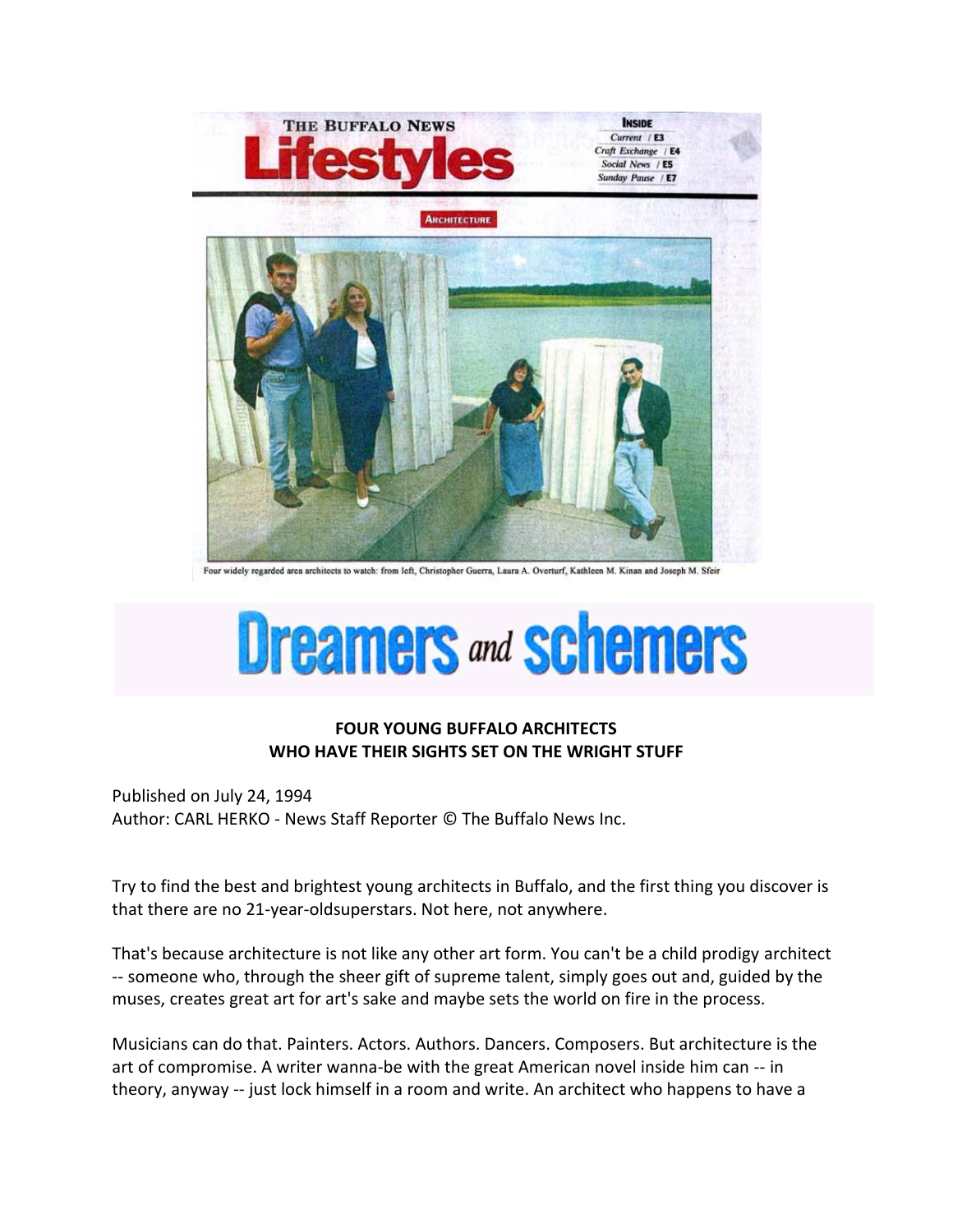great cathedral inside her is pretty much stuck with it. Even if you're supremely talented as a designer and the muses pay regular visits, you still have to get your university degrees, serve your apprenticeship, get yourself licensed by the state and find a respectable firm willing to hire you before anyone will let you take a crack at showing the world what you can do. Then you have to wait for a customer with lots of money to come along and tell you what kind of building he wants you to design.

On the other hand, architects usually don't have to face the troubles of other artists -- like dancers and rock musicians -- whose bodies start to tell them they're washed up as they approach 30. All of which helps to explain why, if you ask people who know architecture to name its rising stars here, all the nominees are in their mid-30s. Even then, all the nominations are based mostly on speculation, because architects that age generally don't have many brilliant buildings in their portfolios. Yet.

No matter. Even Frank Lloyd Wright, by the time he got around to making a name for himself with masterful creations like the Darwin Martin House in Buffalo, was already 36 years old. (Then his career lasted another 55 years.)

Here are four young architects widely regarded to be among the best and brightest working in Buffalo today. Will any of them be the next Wright? Who knows? But 10 or 20 years down the road, they're likely to be the leading designers of Buffalo's urban landscape -- and influential figures in shaping our world.

These four are -- for the moment, anyway -- the next big thing in Buffalo architecture. Listen as they talk about the ups and downs they face -- the bits of magic and large helpings of frustration -- as they try to practice their craft.

## **Joseph M. Sfeir**

Sfeir, a designer at Kideney Architects, is responsible for one of the best-looking small buildings to go up downtown in recent years: the offices for Home Care Support Services that opened recently along Buffalo's medical corridor next to Buffalo General Hospital and Roswell Park Cancer Institute.

The office building manages to be high-tech and playful at the same time, with a facade he calls "broken into a matrix, like layers of paper."

But Sfeir said the more experience he gets, the more he learns a building's look is just part of an architect's job.

"When I first graduated from school, the only thing I would concentrate on is design -- try to create something that has not existed before," he said. "And as you grow, you start to learn about all the other forces that shape a building: the client, the site, the contractor, the budget, building codes."